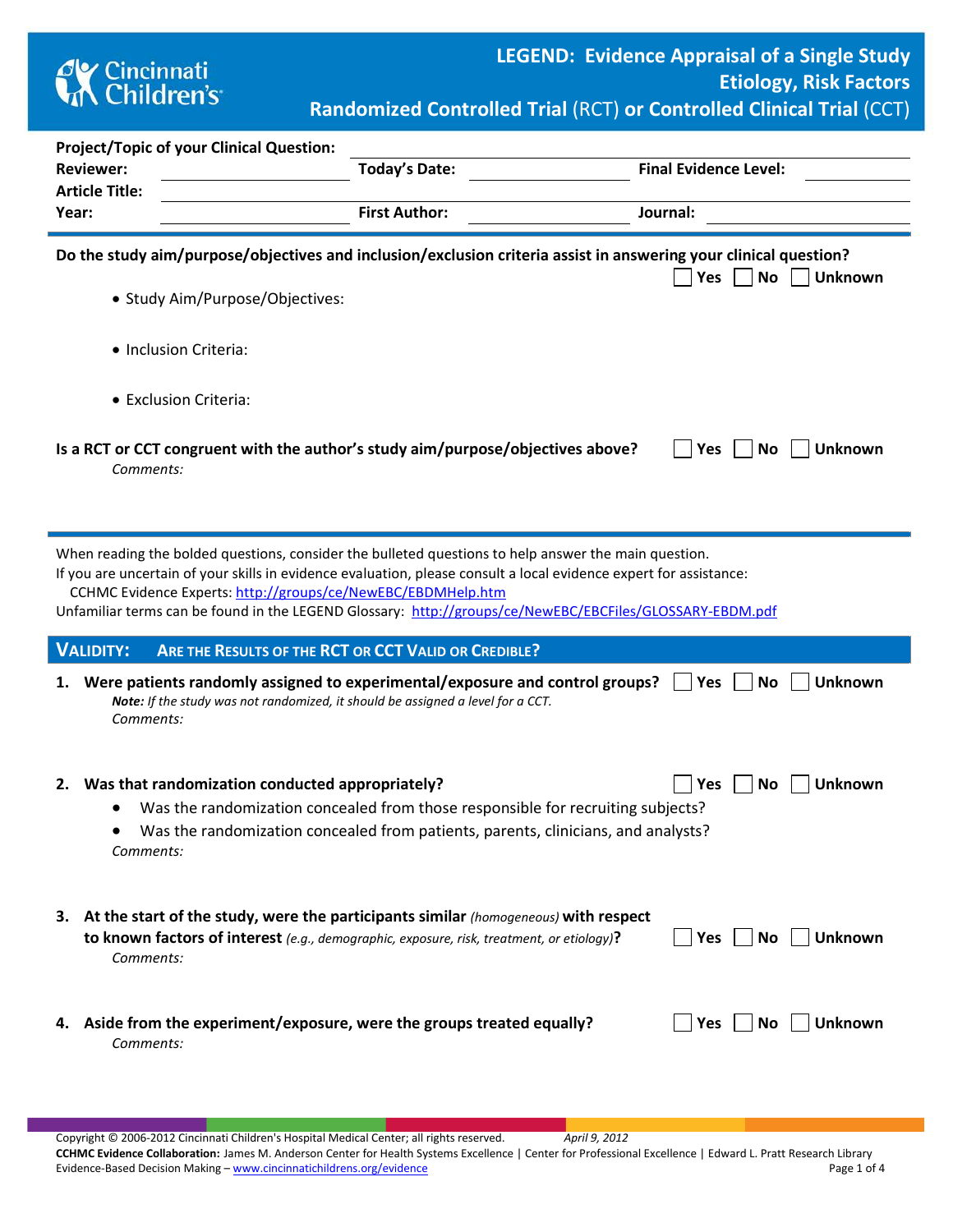|                                                                        | Cincinnati<br>Children's                                                                                                                                                        | Randomized Controlled Trial (RCT) or Controlled Clinical Trial (CCT)                                                                                                       |            | <b>LEGEND: Evidence Appraisal of a Single Study</b><br><b>Etiology, Risk Factors</b> |  |  |  |  |
|------------------------------------------------------------------------|---------------------------------------------------------------------------------------------------------------------------------------------------------------------------------|----------------------------------------------------------------------------------------------------------------------------------------------------------------------------|------------|--------------------------------------------------------------------------------------|--|--|--|--|
|                                                                        | 5. Were all patients who entered the study accounted for at its conclusion?<br>Were withdrawals from the study explained?<br>Was the rate of attrition acceptable?<br>Comments: |                                                                                                                                                                            | <b>Yes</b> | <b>Unknown</b><br><b>No</b>                                                          |  |  |  |  |
|                                                                        | 6. Were patients analyzed in the groups to which they were randomized?<br>Comments:                                                                                             |                                                                                                                                                                            | <b>Yes</b> | <b>Unknown</b><br><b>No</b>                                                          |  |  |  |  |
|                                                                        | 7. Was the study process long enough to fully study effects of the<br>experiment/exposure?<br>Comments:                                                                         |                                                                                                                                                                            | <b>Yes</b> | <b>Unknown</b><br><b>No</b>                                                          |  |  |  |  |
|                                                                        | 8. Were instruments used to measure the outcomes valid and reliable?<br>Comments:                                                                                               |                                                                                                                                                                            | <b>Yes</b> | <b>Unknown</b><br><b>No</b>                                                          |  |  |  |  |
|                                                                        | 9. Was there freedom from conflict of interest?<br>Sponsor/Funding Agency or Investigators<br>Comments:                                                                         |                                                                                                                                                                            | Yes        | <b>Unknown</b><br>No                                                                 |  |  |  |  |
| <b>RELIABILITY:</b><br><b>ARE THESE VALID STUDY RESULTS IMPORTANT?</b> |                                                                                                                                                                                 |                                                                                                                                                                            |            |                                                                                      |  |  |  |  |
|                                                                        | 10. Did the study have a sufficiently large sample size?<br>Was there a power analysis?<br>$\bullet$<br>$\bullet$<br>Comments:                                                  | Did the sample size achieve or exceed that resulting from the power analysis?<br>Did each subgroup also have sufficient sample size (e.g., at least 6 to 12 participants)? | Yes        | Unknown<br><b>No</b>                                                                 |  |  |  |  |

## 11. Were the statistical analysis methods appropriate? **The Contract Contract Analysis methods appropriate? Wese** The No Tunknown

- Were the statistical analysis methods clearly described?
- If subgroups were evaluated, was a statistical adjustment made for the differences? *Comments:*
- **12. What were the main results of the RCT or CCT?** *(e.g., Helpful data: Page #, Table #, Figures, Graphs)*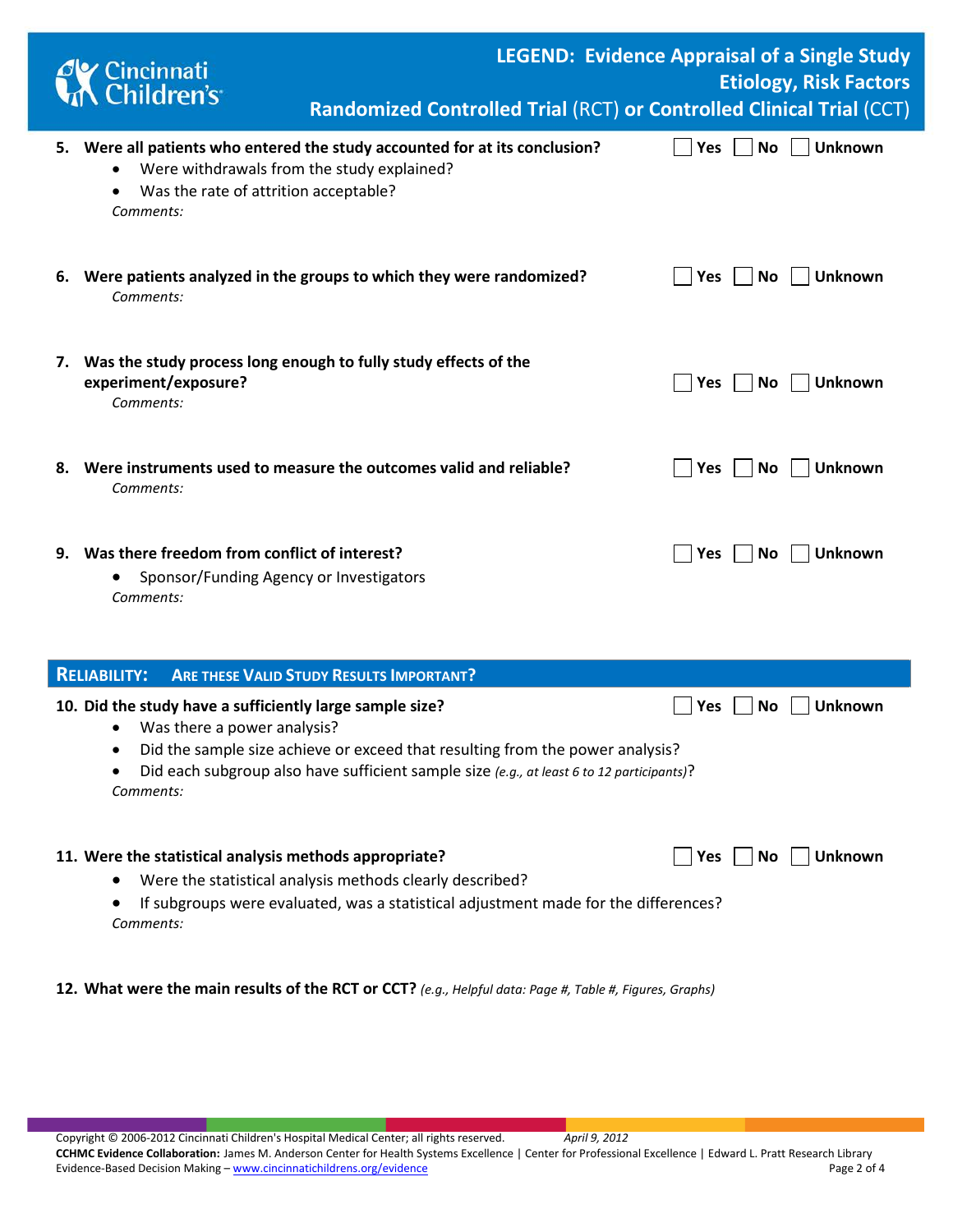| <b>Cy Cincinnati</b><br><b>M</b> Children's                                                                                                                                                                                                                                                                     | <b>LEGEND: Evidence Appraisal of a Single Study</b><br><b>Etiology, Risk Factors</b><br>Randomized Controlled Trial (RCT) or Controlled Clinical Trial (CCT) |
|-----------------------------------------------------------------------------------------------------------------------------------------------------------------------------------------------------------------------------------------------------------------------------------------------------------------|--------------------------------------------------------------------------------------------------------------------------------------------------------------|
| How strong is the association between experiment/exposure and outcome?<br>(What is the correlation or estimate of risk?)                                                                                                                                                                                        |                                                                                                                                                              |
| What were the measures of statistical uncertainty (e.g., precision)?<br>(Were the results presented with Confidence Intervals or Standard Deviations?)                                                                                                                                                          |                                                                                                                                                              |
| What was the effect size? (How large was the effect of the experiment/exposure?)                                                                                                                                                                                                                                |                                                                                                                                                              |
| 13. Were the results statistically significant?<br>Comments:                                                                                                                                                                                                                                                    | No<br><b>Unknown</b><br>Yes $ $                                                                                                                              |
| 14. Were the results clinically significant?<br>If potential confounders were identified, were they discussed in relationship<br>to the results?<br>Comments:                                                                                                                                                   | <b>Unknown</b><br> Yes<br><b>No</b>                                                                                                                          |
| 15. Were adverse events assessed?<br>Comments:                                                                                                                                                                                                                                                                  | Yes <br><b>No</b><br><b>Unknown</b>                                                                                                                          |
| <b>APPLICABILITY: CAN I APPLY THESE VALID, IMPORTANT STUDY RESULTS TO MY POPULATION?</b>                                                                                                                                                                                                                        |                                                                                                                                                              |
| 16. Can the results be applied to my population of interest?<br>Is the setting of the study applicable to my population of interest?<br>٠<br>Do the patient outcomes apply to my population or question of interest?<br>٠<br>Were the patients in this study similar to my population of interest?<br>Comments: | Yes<br>No<br><b>Unknown</b>                                                                                                                                  |
| 17. Are my patient's and family's values and preferences satisfied by the knowledge<br>gained from this study (such as outcomes considered)?<br>Comments:                                                                                                                                                       | <b>Unknown</b><br>No<br>Yes $\vert$                                                                                                                          |
| 18. Would you include this study/article in development of a care recommendation? $\Box$ Yes $\Box$<br>Comments:                                                                                                                                                                                                | No<br><b>Unknown</b>                                                                                                                                         |